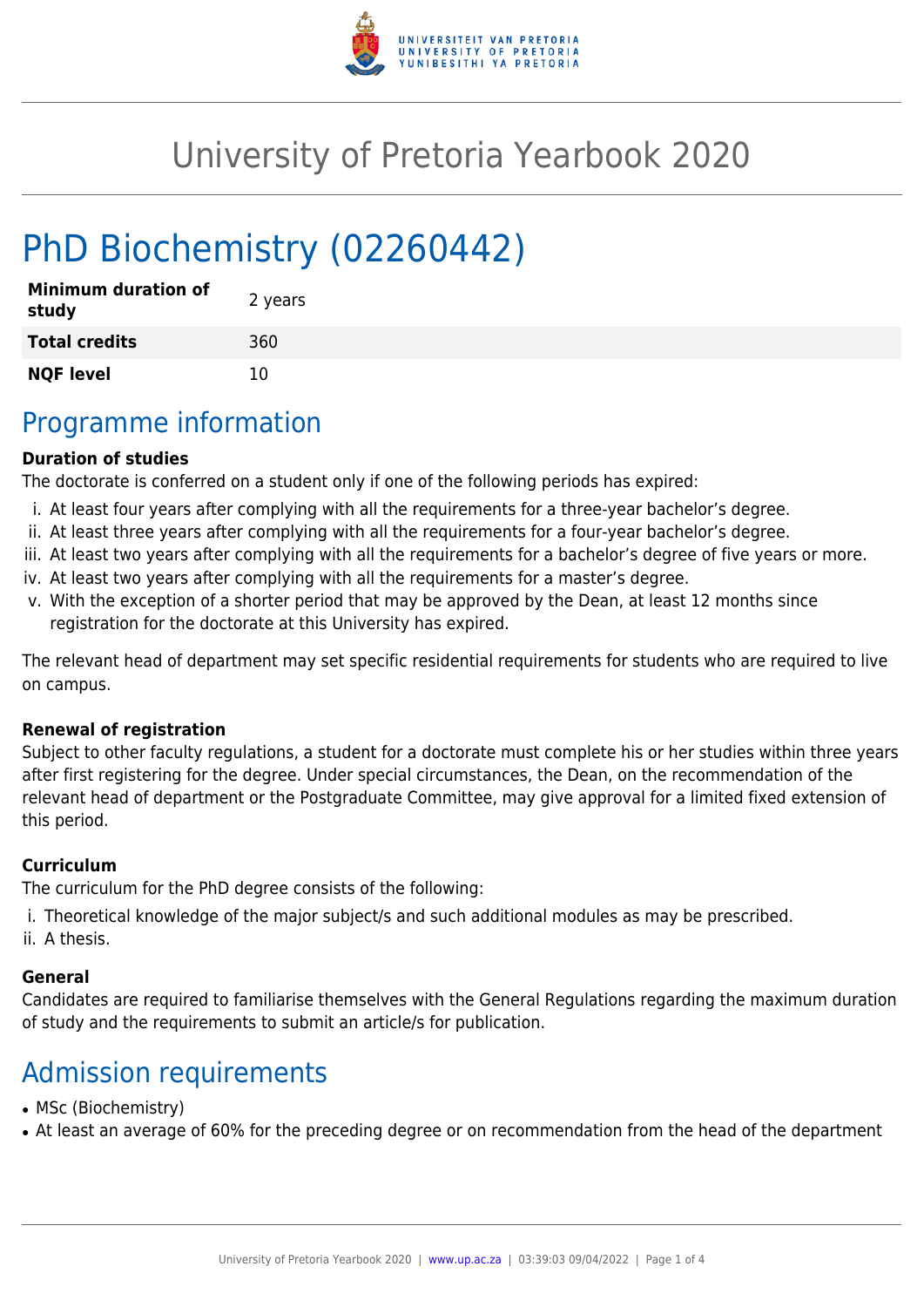

## Examinations and pass requirements

- i. Consult the General Regulations that apply to the calculation of marks.
- ii. In order to obtain the PhD degree the candidate must:
- pass the examinations and the prescribed modules, as determined in the study programme;
- pass the thesis; and
- pass the final examination on the thesis and general subject knowledge.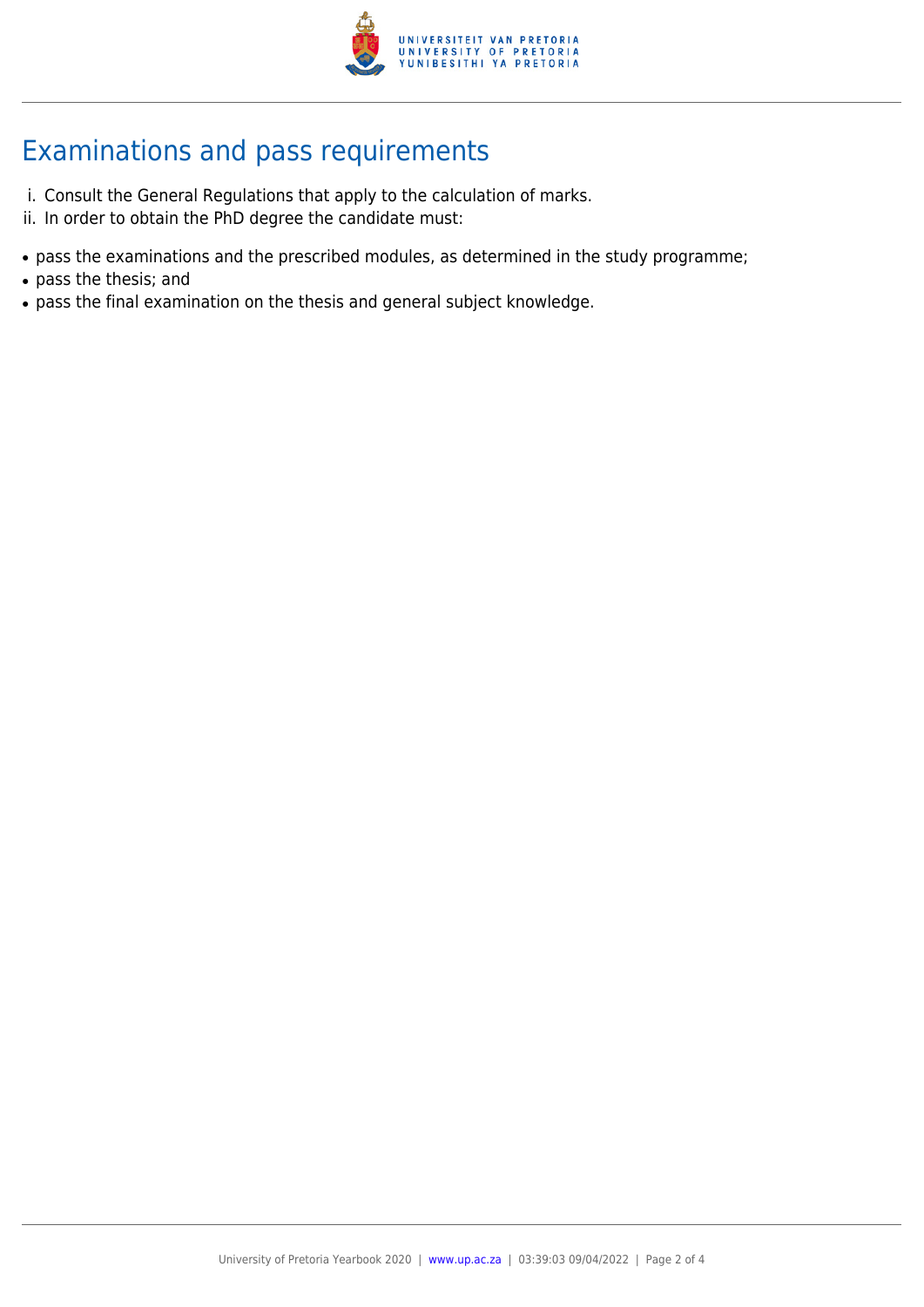

### Curriculum: Year 1

**Minimum credits: 360**

### **Core modules**

[Project and thesis 990](https://www.up.ac.za/faculty-of-education/yearbooks/2020/modules/view/BCM 990) (BCM 990) - Credits: 360.00